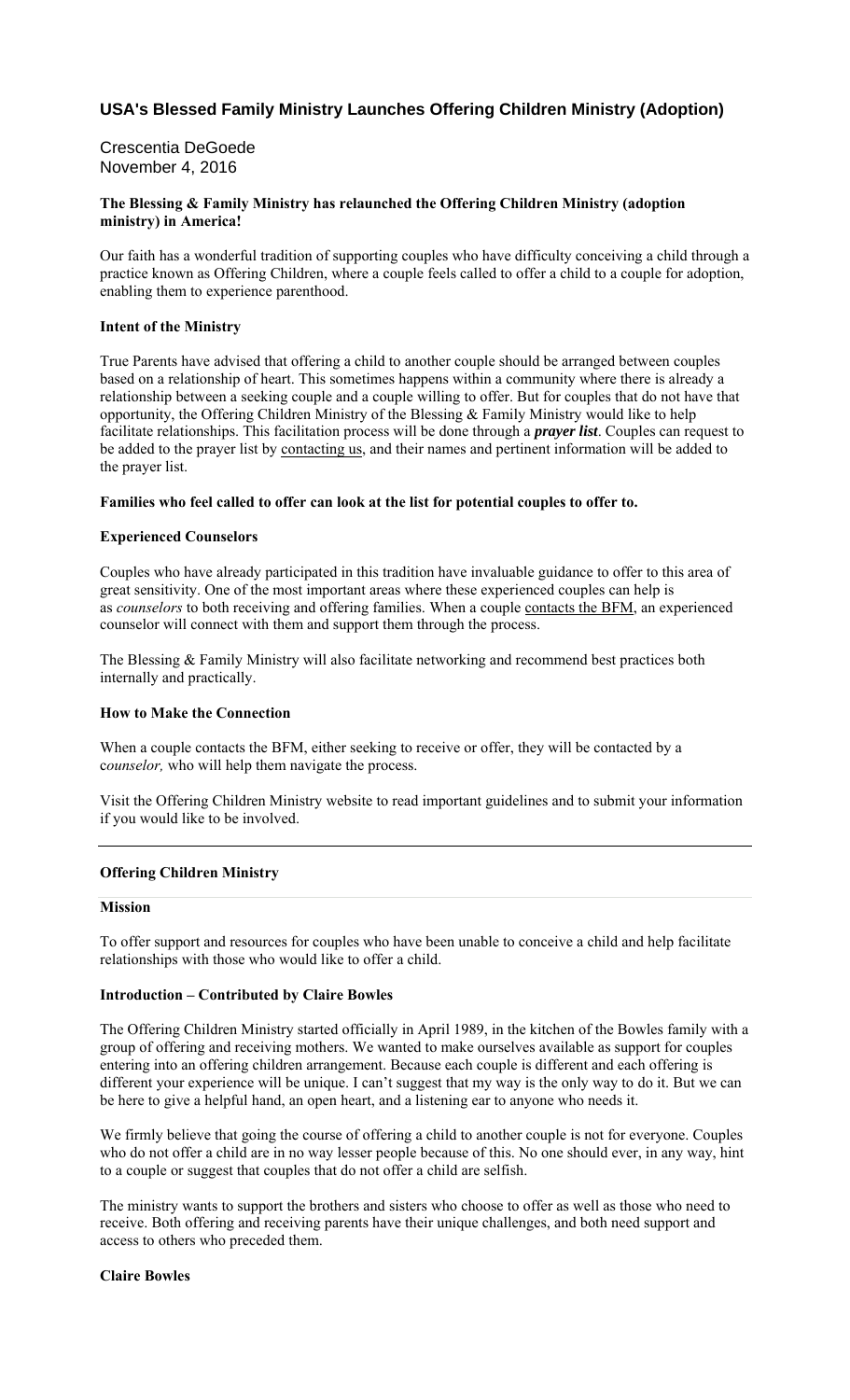## **Offering Children Ministry Guidelines**

### **Introduction**

 Since family is of such fundamental importance in our core belief, couples who are unable to conceive a child have a lingering heartache. Our movement has a wonderful tradition to address this issue through the providence of "Offering Children". This is a practice where a couple feels called to offer a child to the childless couple enabling the childless couple to inherit a Blessed Child.

 The guidelines offered here are just an introduction to this important area. On our website there are a number of testimonies from members who have received and offered Blessed Children. Please take some time to read these special stories to get a deeper understanding. And hopefully we'll be able to include your testimony in the future.

### **True Father's Guidance**

 It is important to know that, although True Parents did not offer much guidance on this topic, they did make it clear that these should be offerings of the heart and not matches or suggestions made by the movement or leadership. True Father said that ideally the arrangement could be made among couples in the same trinity or, at least, by couples with a heartistic relationship. However, two couples who do not initially know each other, can come to know each other and form the bond of heart described by True Father.

### **Intent of the Ministry**

 Arrangements are sometimes made within a community where there is already a relationship between an infertile couple and a couple willing to offer a child. But for couples that don't have that opportunity the Blessing and Family Ministry would like to help facilitate relationships. This will be done through a prayer list. As we become aware of couples hoping to receive a child we will add their names and pertinent information to the prayer list. In addition to prayers for these couples, families who feel called to offer a child can look at the list and consider if there is a family they would like to offer a child to.

 Since there is a great deal of sensitivity in this area couples who have already participated have invaluable guidance to offer. One of the most important areas where these experienced couples can help is as counselors to both receiving and offering families. When a couple contacts the BFM an experienced counselor will connect with them and help them get through the process with the most fulfilled heart.

 The Blessing and Family Ministry will also facilitate networking, and recommend best practices both internally and practically.

#### **Internal Guidance**

Please note, this guidance is not a directive but based on experience and testimony from experienced families. These are suggestions to help families but each case is special.

For couples making the offering please be sure that both the husband and wife are in agreement.

 No one should pressure a couple to offer a child. And as mentioned before, True Parents guidance is that offerings should not be arranged by leaders but made as a condition of heart between couples

 The relationship between the two families should be respectful and humble. It is important for the receiving family to try and understand the challenges of the offering family. A receiving mother has never been pregnant or given birth so she might not understand the level of sacrifice being made by the offering mother, or be sensitive to her needs. On the other hand, the offering family is offering the child on behalf and will want to be mindful of and seek to embody God's heart towards the receiving family. The attitude can be "This is not *my* baby but I am carrying *their* baby".

 Ideally a child can be conceived for another couple and carried for them (not just offered after pregnancy is already established). But this is not a rule.

 The receiving family should be supportive of the offering family, practically, emotionally and spiritually in prayer.

Ideally, the receiving mother should be the caregiver from birth. Bonding is important both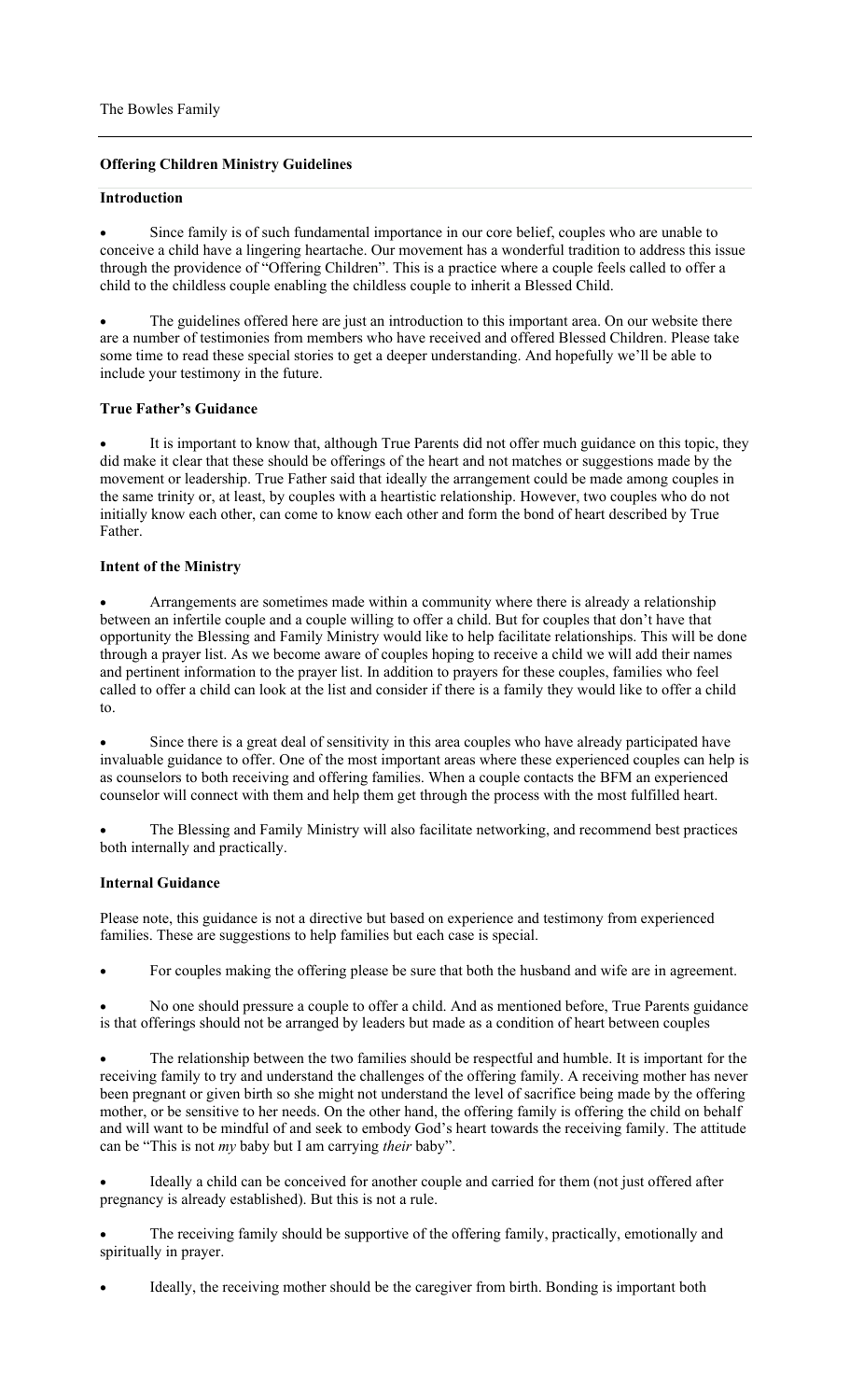emotionally and spiritually. Try to arrange in advance with the hospital to have the receiving parents present from the very beginning so that the new child can see the loving face of the parents that will raise him or her.

 The 8 day ceremony is a good occasion to make the offering formal. (A possible format for the ceremony will be available on the BFM website under the "Offering Child Ministry"

#### **How to Make the Connection**

 The Blessing and Family Ministry (BFM) will consolidate a list of couples hoping to receive a Blessed Child. In addition to prayer, families who feel called to offer a child can look at the list and consider if there is a family they would like to offer a child to. If you are hoping to receive a child or if you feel called to offer a child please go to the *Contact Us* page and enter your information.

 When a couple contacts the BFM, either a receiving couple or an offering couple, they will be contacted by a "counselor" who has experience in this area to help them navigate this process internally and externally.

 The offering family can communicate with the potential receiving family (the counselor can help with this as well if desired) and a relationship can begin.

#### **Legal Issues**

 Most adoption laws are different by state and in most cases require preparation and professional legal support.

 It is important to understand the requirements so that advance preparations can be made. Please go to the *"Legal Issues"* section on this site where there is a testimony about the legal processes in one state and there are also a few links to helpful resources.

It is highly suggested that you contact an attorney who has experience in this area.

#### **Legal Issues**

### **A receiving mother's testimony concerning the legal requirements of adoption**

**Adoption**: Stumbling block or simply a hurdle? The world may view our mode of adoption with eyes of contempt or delight. Our motivation may be understood or misread. But it is WE who must conquer the difficulties, and WE who must face the world. They do not place the same value on "FAMILY" as we do. But ultimately it is our responsibility to help educate them.

I have become quite concerned, maybe too concerned about the world's legal requirements for adoption, but in preparing for this talk, I reflected deeply upon the fact that there are certain spiritual legal requirements, and we need to look at our adoption process with a spiritual perspective as well.

I want to talk today a little about the LEGAL aspects facing us when we adopt.

#### **Legal Requirements**

#### **Legal Process**

Though many adoption laws differ by state, here is an overview based on the experience of one family in New Jersey.

Lawyers will prepare affidavits. They cannot legally do anything until after the birth, but a lawyer can prepare some of the preliminary paperwork. These are then filed in county court, the court will notify you in writing as to your court date. Our court date was set for approximately 3 months after all papers were filed.

Prior to your court date, a social worker will visit you to conduct a HOME STUDY. This took place approximately 7 weeks before the court date.

One thing we need to understand is that the social worker is our child's FRIEND. They are not out to "get" anybody, but want to provide the court with the most accurate record of what they observed to be the environment we provide for our child. They do everything possible to guard against child abuse, for their greatest duty is to protect the child.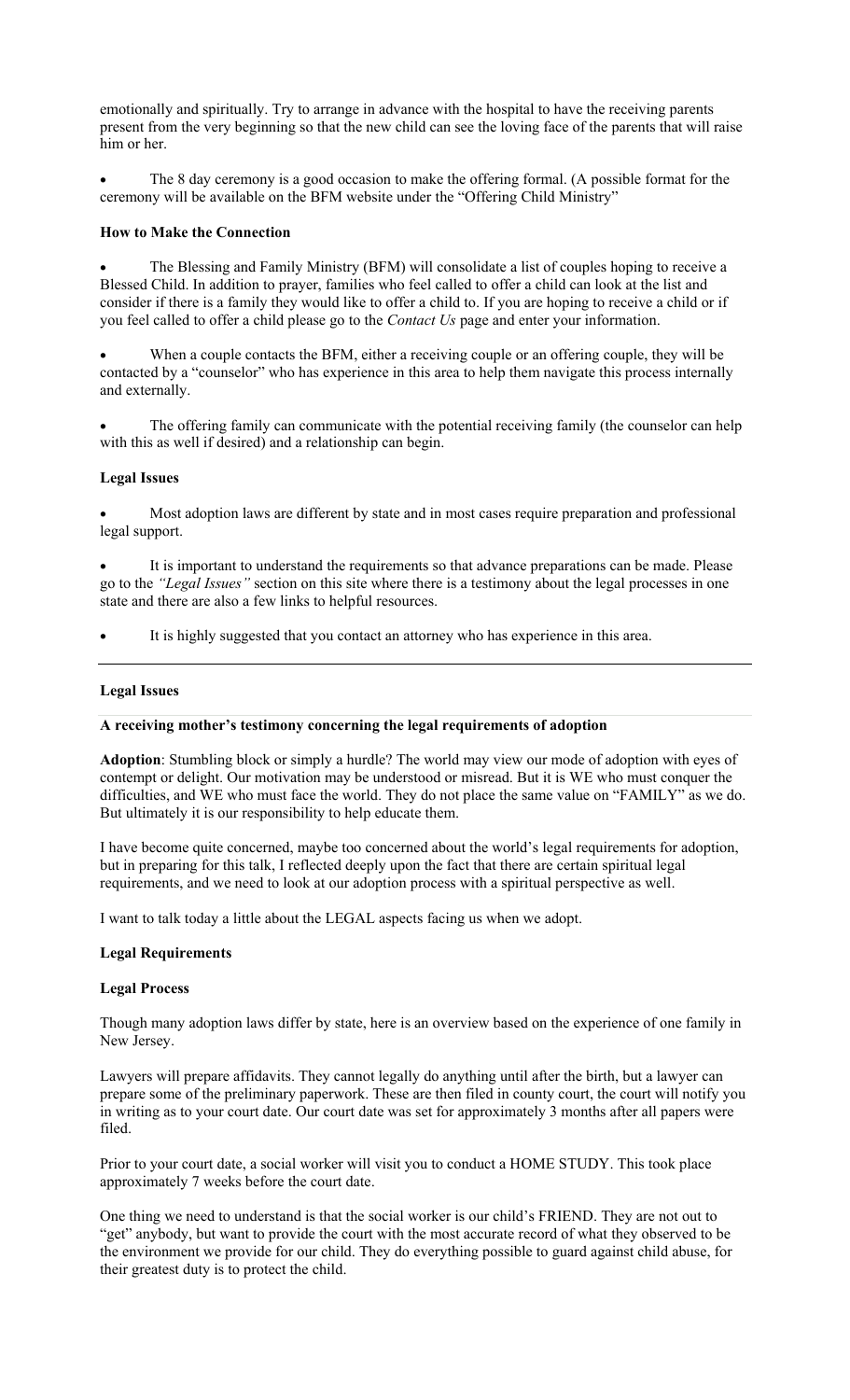Agencies find that many couples need counseling regarding their feelings toward adoption. They want to know how we, as adoptive parents, view adoption. They want to determine whether we are adopting because we want to welcome a child into our home, or do we feel it is a stop-gap measure, something to fill in until we can have our own biological children. This answer becomes very important to them.

### **1st Visit: Home Study**

You may have to fill out a questionnaire prior to the social worker's visit.

Both husband and wife will have to answer many questions.

|         | Thumbnail sketch of our lives                                                                              |
|---------|------------------------------------------------------------------------------------------------------------|
| $\circ$ | how you met, married                                                                                       |
| $\circ$ | your education                                                                                             |
| $\circ$ | your basic job history                                                                                     |
| $\circ$ | your family background; the feelings you had when you were growing up / how you were<br>treated as a child |
| $\circ$ | how you feel about your marriage                                                                           |
| O       | WHY you are adopting (your infertility and how you dealt with it)                                          |
| O       | your present job                                                                                           |
| $\circ$ | if you are happy in your job                                                                               |
| $\circ$ | your debts                                                                                                 |
| $\circ$ | your health and life insurance policies                                                                    |
| $\circ$ | your attitude on child rearing, especially, discipline                                                     |
| O       | how you were disciplined as a child                                                                        |
| ٠       | The Social Worker NEEDS legal papers:                                                                      |
| $\circ$ | birth certificates                                                                                         |
| $\circ$ | marriage license                                                                                           |
| $\circ$ | tax return from last year and/or current pay statements                                                    |
|         | He/She WILL tour the house                                                                                 |
| $\circ$ | room for the baby                                                                                          |
| $\circ$ | may look in closets and drawers                                                                            |
|         | If both of you work or the wife has to go back to work, will ask your plan for DAY CARE                    |

### **How much financial support did you give to the birth parents, and for what purpose.**

### **A Couple of Example Questions & Answers**

\*\*\* May ask your experience when you first received the baby:

For instance, I explained that I drove Claire (the offering mother) to the doctor for her weekly visits, that I met the doctor who was to deliver the baby, that I was present at the birth and that my husband further told her that we made a photo album form the first moments of our child's life which we periodically even now show her, and which will certainly become important to her later, allowing her to feel comfortable with the circumstances of our involvement in her birth.

\*\*\* May ask what you hope the child will be when he/she grows up. This seems to be an important question to them. The best type of answer is that you hope the child will be WHO or WHAT he or she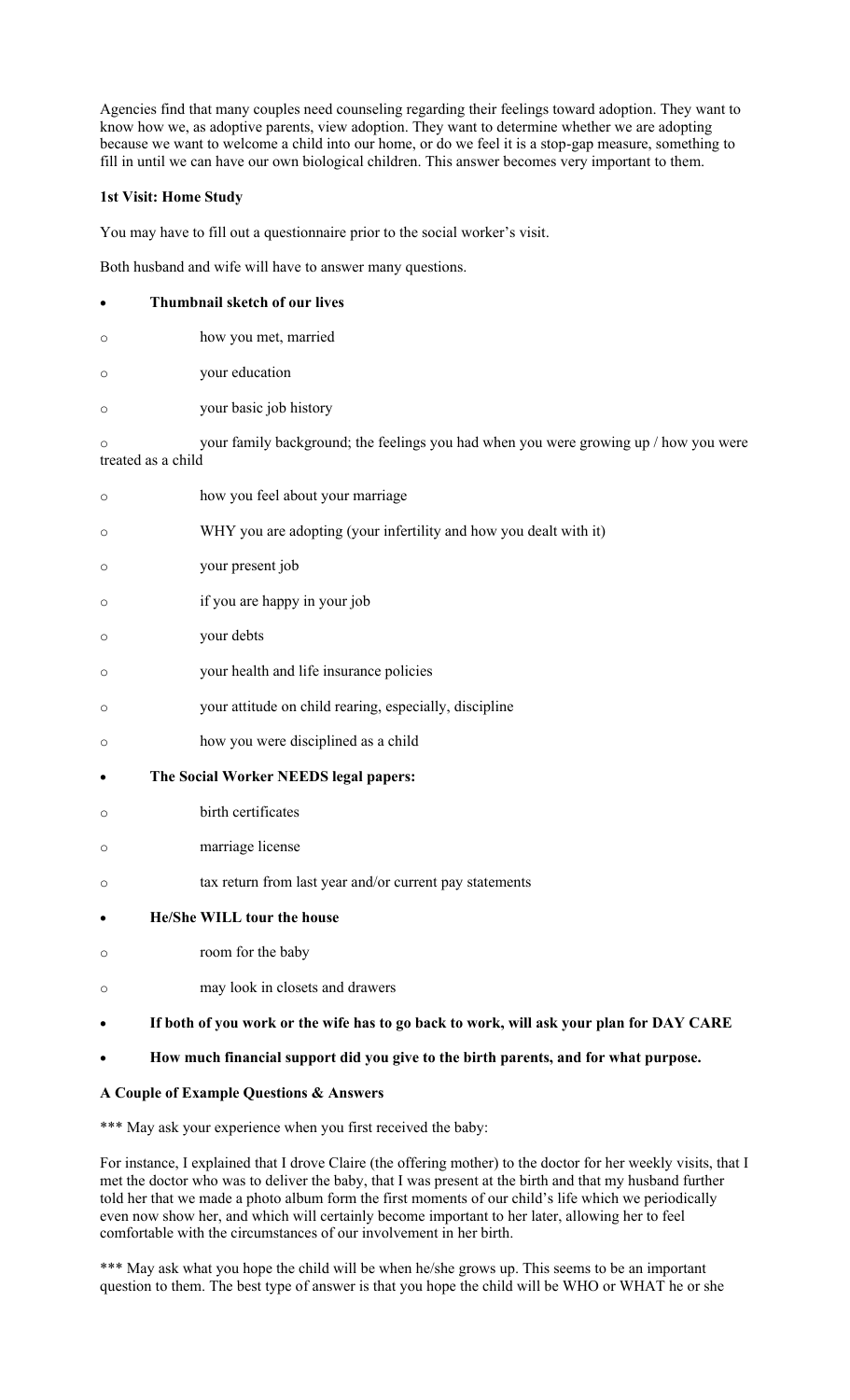desires – that you are more than willing to encourage the talents you see emerge and allow your CHILD to choose the profession or educational goals best suited to his/her character.

## **Visit to Court**

Our lawyer was with us.

The Judge will have the social worker's report and has the jurisdiction to accept or deny your petition to adopt the child. If he signs the decree, at that moment (in New Jersey), the legal rights of the birth parents are terminated. Then you will generally have a probationary time. In our case, it was 6 months.

At your court appearance, you have to swear on a Bible that your statements are true.

- your name
- your address
- your name for the baby
- the names and current address of the birth parents
- whether you gave \$, how much, and have you promised to give any more in the future?
- when was the baby was placed in your care (i.e., when mother was released from hospital)
- are you employed?
- name of employer

 do you feel the income earned by you and/or spouse is sufficient to adequately take care of the child's needs

\*\*\* This shows that they are concerned that the child won't become ward of the state.

 do you realize that after finalization, the child is by law entitled to the right of inheritance of your property

Each of you will have to answer; the lawyer goes through the set of questions twice.

After our court appearance, we went outside the judge's chambers and THEN our lawyer said to us, "Congratulations mom and dad."

#### **Supervisory Visits**

The states are currently very concerned about the issue of child abuse, therefore, in New Jersey, for example, they assign an adoption agency to monitor or supervise the development of the child during the 6 month probation. During this time we found that the social worker, who was a different one, asked much more probing questions:

 Our experiences of being new parents – how did we feel about night feedings, etc. – wanting to determine how we were coping with the stress of the situation.

 Before you had the baby, you were free to do things as you pleased, but now you are much more restricted, time-wise. How does this make you feel?

What do your family and friends think of your adoption? Do they give you much support?

 Do you have the chance to get out sometimes, and if so, since you have no family here, who baby-sits the baby?

 Are you going to tell the child that he or she is adopted? If so, how and when? This is a big question, and one which you will no doubt talk about during all the other visits.

We brought up the fact with this social worker that we had made a photo album; she was very happy and impressed that this was the type of preparation we were giving Brianna to understand her adoption; in fact, that is what many agencies now recommend as a practice for adopting couples, because they discover that it helps answer many of the child's concerns.